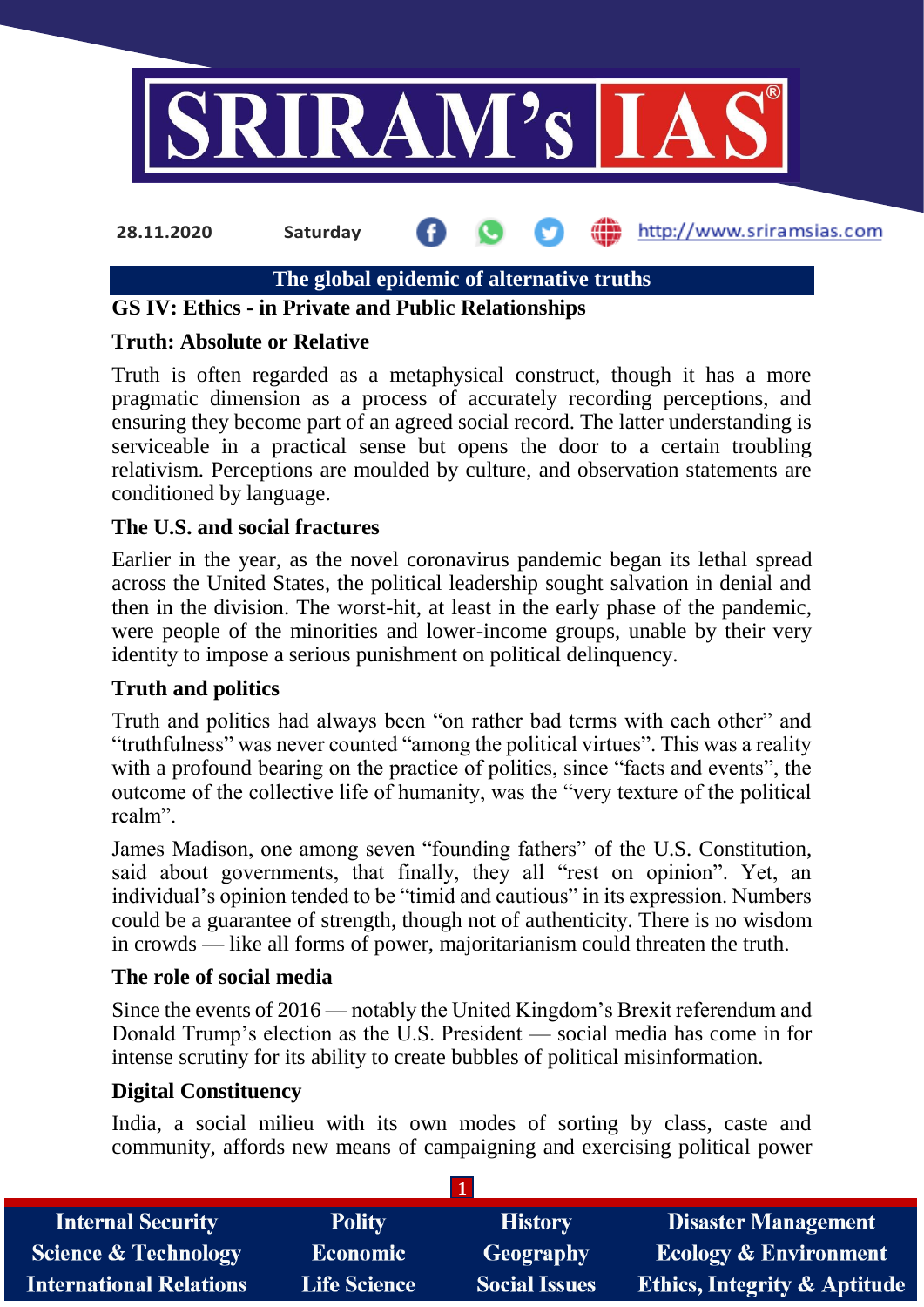

**fin** http://www.sriramsias.com **28.11.2020 Saturday**

through connectivity. Customary deliberative processes have been dispensed with: Parliament sessions conclude without the Question Hour and consultative meetings across party lines over significant legislative initiatives have been scrapped. Political leaders, beginning with Prime Minister Narendra Modi, speaking from high pedestals but rarely put themselves under scrutiny in media conferences or interviews.

### **Mains:**

1. What is Post-truth Politics? Define the role played by social media in this. Explain how social media is detrimental to Democracy.

# **Stepping out of the shadow of India's malnutrition**

# **GS III: Issues relating to Poverty and Hunger.**

**Context:** This year's Nobel Peace Prize was awarded to the United Nations World Food Programme, which should bring some of the focus back on these pressing issues of undernourishment and hunger in India.

#### **Global reports, measures**

Two recent reports — the annual report on "The State of Food Security and Nutrition in the World 2020" by the Food and Agricultural Organization of the United Nations and the 2020 Hunger report, "Better Nutrition, Better Tomorrow" by the Bread for the World Institute – document staggering facts about Indian food insecurity and malnutrition.

# **Reduction in Poverty but not in Malnutrition**

- 1. These two reports indicate India to be one of the most food-insecure countries, with the highest rates of stunting and wasting among other South Asian countries.
- 2. The reduction in poverty has been substantial going by official estimates available till 2011-12. However, malnutrition has not declined as much as the decline has occurred in terms of poverty. On the contrary, the reduction is found to be much lower than in neighbouring China, Pakistan, Nepal and Bangladesh.

# **Rising food insecurity**

Estimates indicate that between 2014-16, about 29.1% of the total population was food insecure, which rose up to 32.9% in 2017-19. In terms of absolute number,

| <b>Internal Security</b>        | <b>Polity</b>       | <b>History</b>       | <b>Disaster Management</b>              |
|---------------------------------|---------------------|----------------------|-----------------------------------------|
| <b>Science &amp; Technology</b> | <b>Economic</b>     | Geography            | <b>Ecology &amp; Environment</b>        |
| <b>International Relations</b>  | <b>Life Science</b> | <b>Social Issues</b> | <b>Ethics, Integrity &amp; Aptitude</b> |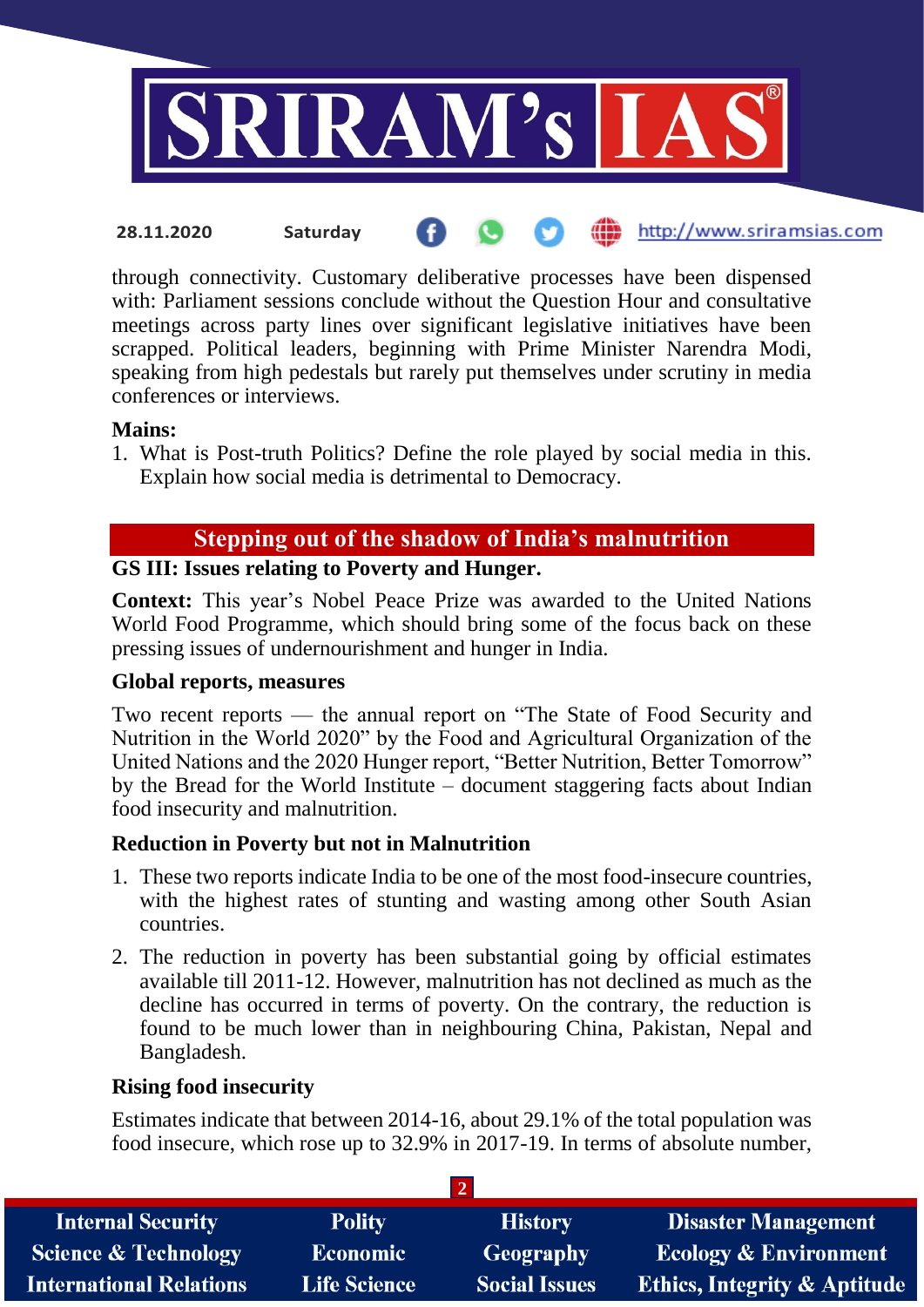

#### http://www.sriramsias.com **28.11.2020 Saturday**

about 375 million of the total population was moderately or severely food insecure in 2014, which went to about 450 million in 2019.

# **Crucial elements excluded**

Despite the National Food Security Act – 2013 ensuring every citizen "access to adequate quantities of quality food at affordable prices", two crucial elements that still got left out are the non-inclusion of nutritious food items such as pulses and exclusion of potential beneficiaries.

### **Bleak Future**

- 1. Because of this, there is little to disagree that the current COVID-19 pandemic would make the situation worse in general, more so for vulnerable groups.
- 2. Though States have temporarily expanded their coverage in the wake of the crisis, the problem of malnutrition is likely to deepen in the coming years with rising unemployment and the deep economic slump.

#### **Way Forward**

Hence, a major shift in policy has to encompass the immediate universalisation of the Public Distribution System which should definitely not be temporary in nature, along with the distribution of quality food items and innovative interventions such as the setting up of community kitchens among other things. The need of the hour remains the right utilisation and expansion of existing programmes to ensure that we arrest at least some part of this burgeoning malnutrition in the country.

# **Tech tact**

#### **GS II: India and its Neighborhood- Relations.**

India's decision on Tuesday to block another 43 Chinese mobile applications hardly comes as a surprise. Since June, following an escalation of tensions with China at the border, India has blocked over 250 Chinese mobile apps, a bunch at a time, on the grounds that they have been engaging in activities "which are prejudicial to sovereignty and integrity of India, defence of India, the security of the state and public order".

### **Chinese Protest**

1. China, not for the first time either, has charged India with using national security as an excuse to target Chinese apps.

**3**

| <b>Internal Security</b>        | <b>Polity</b>       | <b>History</b>       | <b>Disaster Management</b>              |
|---------------------------------|---------------------|----------------------|-----------------------------------------|
| <b>Science &amp; Technology</b> | <b>Economic</b>     | Geography            | <b>Ecology &amp; Environment</b>        |
| <b>International Relations</b>  | <b>Life Science</b> | <b>Social Issues</b> | <b>Ethics, Integrity &amp; Aptitude</b> |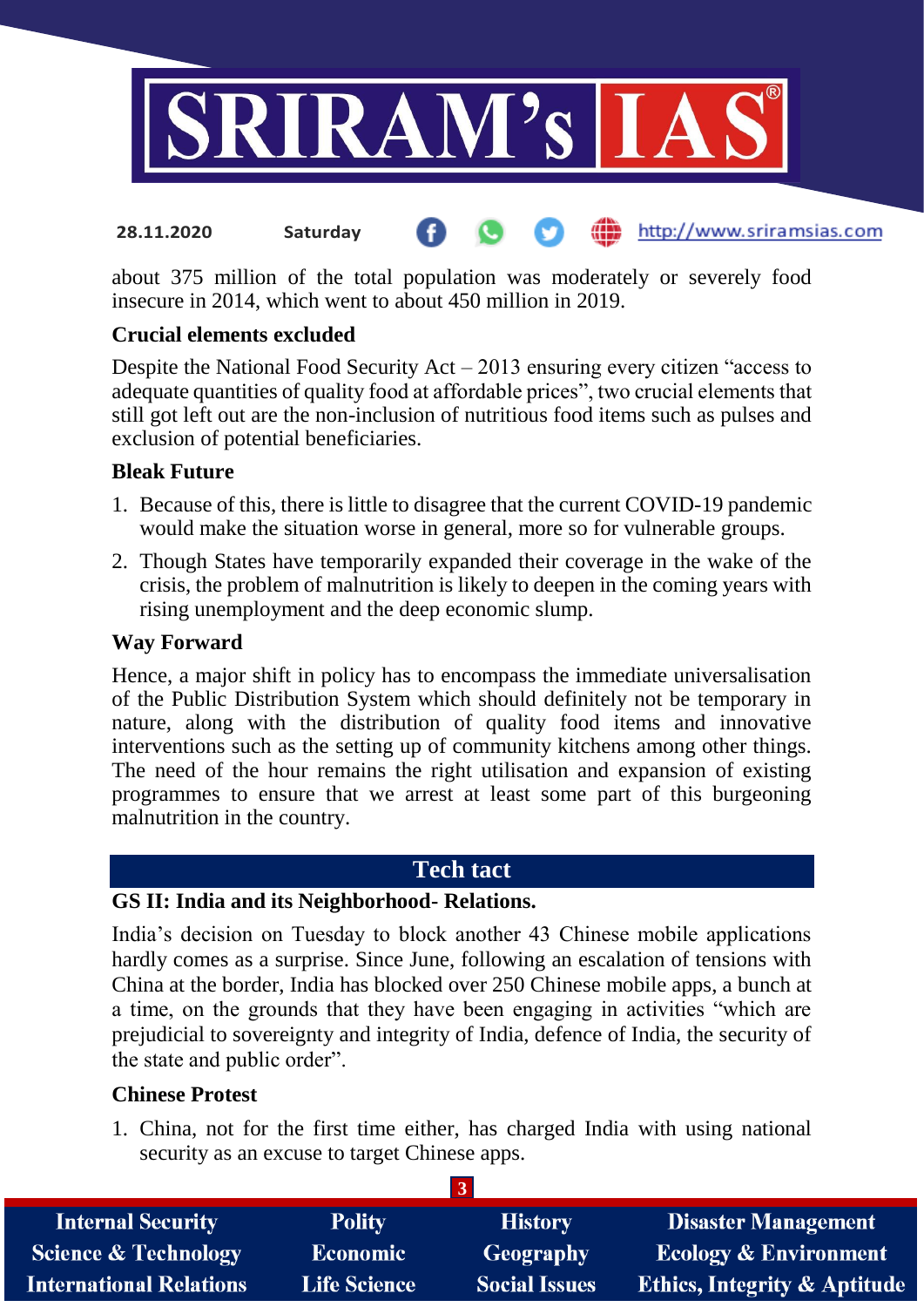

- http://www.sriramsias.com **28.11.2020 Saturday**
- 2. China crying discrimination is ironical its version of the Internet is tightly controlled and heavily censored, and has been so for years. There may not be much to argue against decisions made on the grounds of national security.

### **Rationale:**

- 1. In the short run, it may be useful for India to use its vast market for Internet services as a leverage in its attempts to keep China in check at the border.
- 2. Indian app alternatives may also find the much-needed space to grow now, and initial reports indicate as much.

But there are a few risks with this approach, especially given India's global ambitions in technology.

- 1. First, this approach runs the risk of triggering an unconventional battle between the two countries in the larger technology realm, if not in the larger business space.
- 2. China, being an important player in the technology global supply chain, will be hard, if not impossible, to sideline.
- 3. Second, there is a risk that moves such as blocking apps would be perceived adversely by global investors and Internet companies.
- 4. While it is true that there has been some push back against Chinese companies and technology globally, India must stick to a rules-based approach in regulating the Internet.
- 5. There is a need to implement the long-pending data protection law. It is also important to engage with the ecosystem and provide clarity on these issues as India has to win the technology battle as well.

# **A vial half full**

# **GS II: Government Policies and Interventions for Development in various sectors and issues arising out of their Design and Implementation.**

Some volunteers, who were supposed to get two doses of Oxford AstraZeneca vaccine a month apart, got only half the required dose in one of the injections. Intriguingly, the data suggested that the efficacy was 90% in the half/dose-full dose sub-group than the 62% in the regular full-dose group.

| <b>Internal Security</b>        | <b>Polity</b>       | <b>History</b>       | <b>Disaster Management</b>              |
|---------------------------------|---------------------|----------------------|-----------------------------------------|
| <b>Science &amp; Technology</b> | <b>Economic</b>     | Geography            | <b>Ecology &amp; Environment</b>        |
| <b>International Relations</b>  | <b>Life Science</b> | <b>Social Issues</b> | <b>Ethics, Integrity &amp; Aptitude</b> |